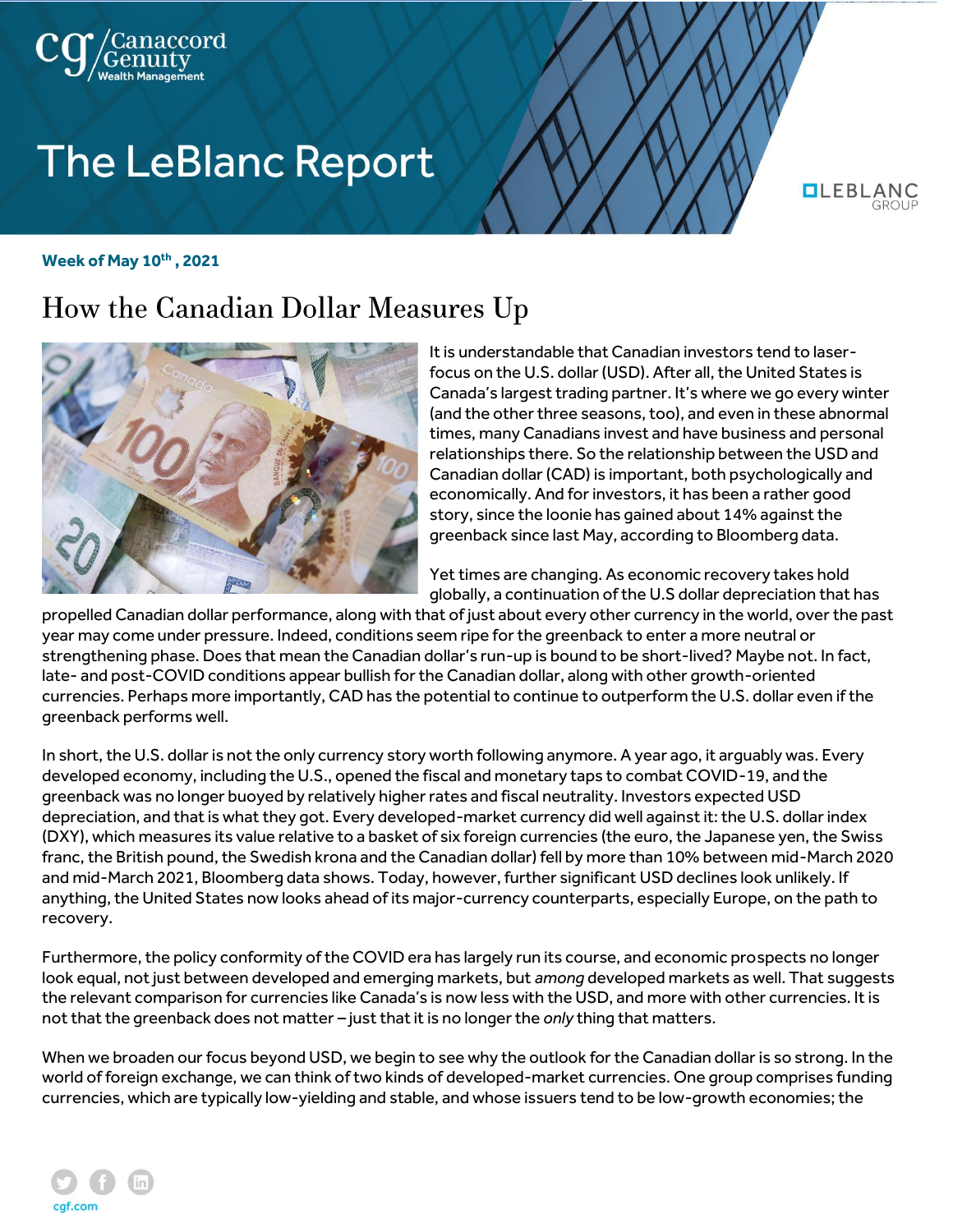yen, euro and Swiss franc fall squarely into this category, while the British pound and Swedish krona lie just outside it. The other developed market currencies are what we could call growth-sensitive currencies. They are traditionally higher-yielding and more aligned with the global economy, and their economies typically have higher growth potential. In this group are the Canadian, Australian and New Zealand dollars, as well as the Norwegian krone.

There are always differences between the way funding and growth currencies perform, but those tend to be masked during periods when the U.S. dollar is very strong or very weak. That has been the case for the past year or so – USD weakness buoyed all currencies – but as argued above, those days may be over. If so, greater differentiation between non-USD currency performance going forward might be on the horizon, with the funding/growth split the important dividing line. And should the global economy continue its path to recovery, led by the United States, with a return of inflation and smoother sailing in terms of COVID-19, then growth currencies could outperform funding currencies, which in turn could underperform the USD.

Even within the growth currency group, the Canadian dollar seems well-positioned. Rebounding oil prices are one factor; the country's trade relationship with the U.S. and its burgeoning economy is another. Increasing international investor interest in Canadian equities could further support the loonie. In contrast, the Australian dollar outlook seems more problematic, since Australia is heavily reliant on mining and metals – whose recent run-up might be plateauing – and because its economy is tied closely to China, where credit conditions are expected to tighten. Norway, meanwhile, is, like Canada, a petrostate (or perceived to be), but its economic ties to Europe, which is behind the U.S. on the recovery curve, could present a headwind to the krone's performance.

Obviously, any of these conditions can change at any time. The pandemic is not over, and as Europe's recent experience suggests, more waves could be coming. Monetary policy reversal could dampen growth, and since central banks are not longer moving in lockstep, policy might present further points of differentiation. (For example, the market has priced in an earlier rate hike from Norway than from Canada.) If the virus stages a comeback or policy tightens, funding currencies could do quite well against growth-sensitive currencies. So could the greenback.

### **The importance of diversification**

Clearly, currency markets present a complicated landscape. That reality supports the importance of diversification, which investors should apply to currency exposures just as rigorously as they do to equities or fixed income. One rational approach is to gain exposures to baskets of currencies and weight them according to a view. USD, funding currencies, growth-sensitive currencies and Emerging Market currencies can all have a role in a well-diversified portfolio. While current conditions might favour growth-sensitive currencies, the multitude of factors in play suggests that it makes sense to avoid putting all of one's "eggs" in one currency basket.

Diversification might also require shifting focus. Canadian investors often concern themselves with where the Canadian dollar is going relative to the U.S. dollar, but the more appropriate question now might be where the Canadian dollar is going relative to the euro or the yen, Emerging Market currencies or the krone. Of course, it is always important to understand the broad USD backdrop; sometimes, as over the past year, it is *all* anyone needs to know. But today, as the world emerges unevenly from the pandemic, investors might need to know more than that $^{\rm 1}.$ 

### **If you have any questions about the current environment or about your investments, please [get in](https://www.leblancgroup.ca/contact)  [touch with](https://www.leblancgroup.ca/contact) us by email a[t leblanc.group@cgf.com](mailto:leblanc.group@cgf.com) or by phone at 604.661.7839. You can visit our website by following the link [http://www.leblancgroup.ca/.](http://www.leblancgroup.ca/)**

All information is given as of the date appearing in this document and Canaccord Genuity Wealth Management (CGWM) does not assume any obligation to update it or to advise on further developments related. All this information has been compiled from sources believed to be reliable, but the accuracy and completeness of the information is not guaranteed, nor

<sup>&</sup>lt;sup>1</sup> May 2021. Source: AGF Perspectives. Retrieved from[: Link](https://perspectives.agf.com/article-how-the-canadian-dollar-measures-up/)